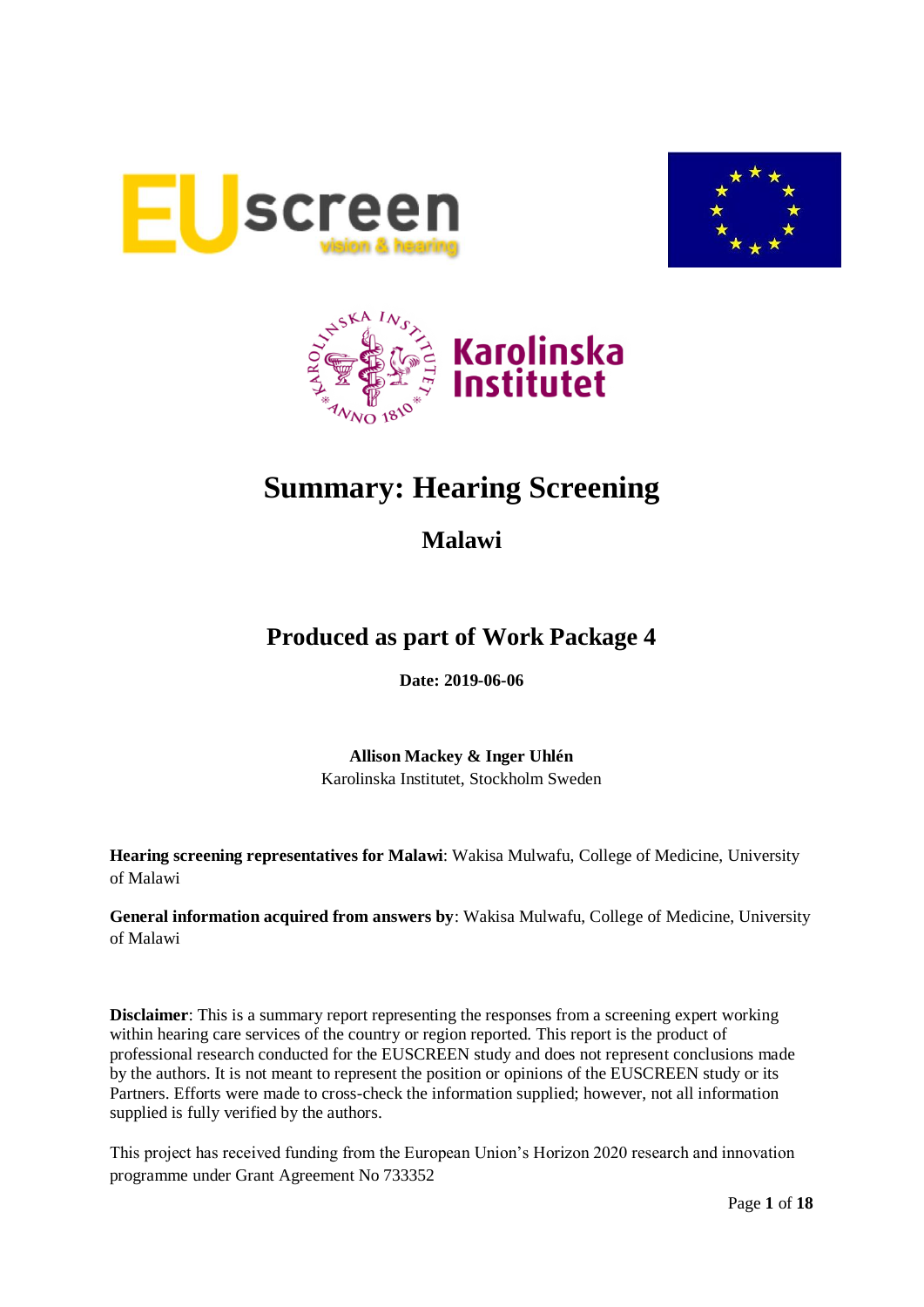

## **Table of Contents**

| 1.   |  |  |  |
|------|--|--|--|
| 2.   |  |  |  |
| 3.   |  |  |  |
| 3.1. |  |  |  |
| 3.2. |  |  |  |
| 3.3. |  |  |  |
| 4.   |  |  |  |
| 5.   |  |  |  |
| 5.1. |  |  |  |
| 5.2. |  |  |  |
| 5.3. |  |  |  |
| 5.4. |  |  |  |
| 6.   |  |  |  |
| 6.1. |  |  |  |
| 6.2. |  |  |  |
| 6.3. |  |  |  |
| 7.   |  |  |  |
| 7.1. |  |  |  |
| 7.2. |  |  |  |
| 7.3. |  |  |  |
| 8.   |  |  |  |
| 8.1. |  |  |  |
| 8.2. |  |  |  |
| 8.3. |  |  |  |
| 8.4. |  |  |  |
| 8.5. |  |  |  |
| 8.6. |  |  |  |
| 9.   |  |  |  |
| 9.1. |  |  |  |
| 9.2. |  |  |  |
| 9.3. |  |  |  |
| 9.4. |  |  |  |
| 10.  |  |  |  |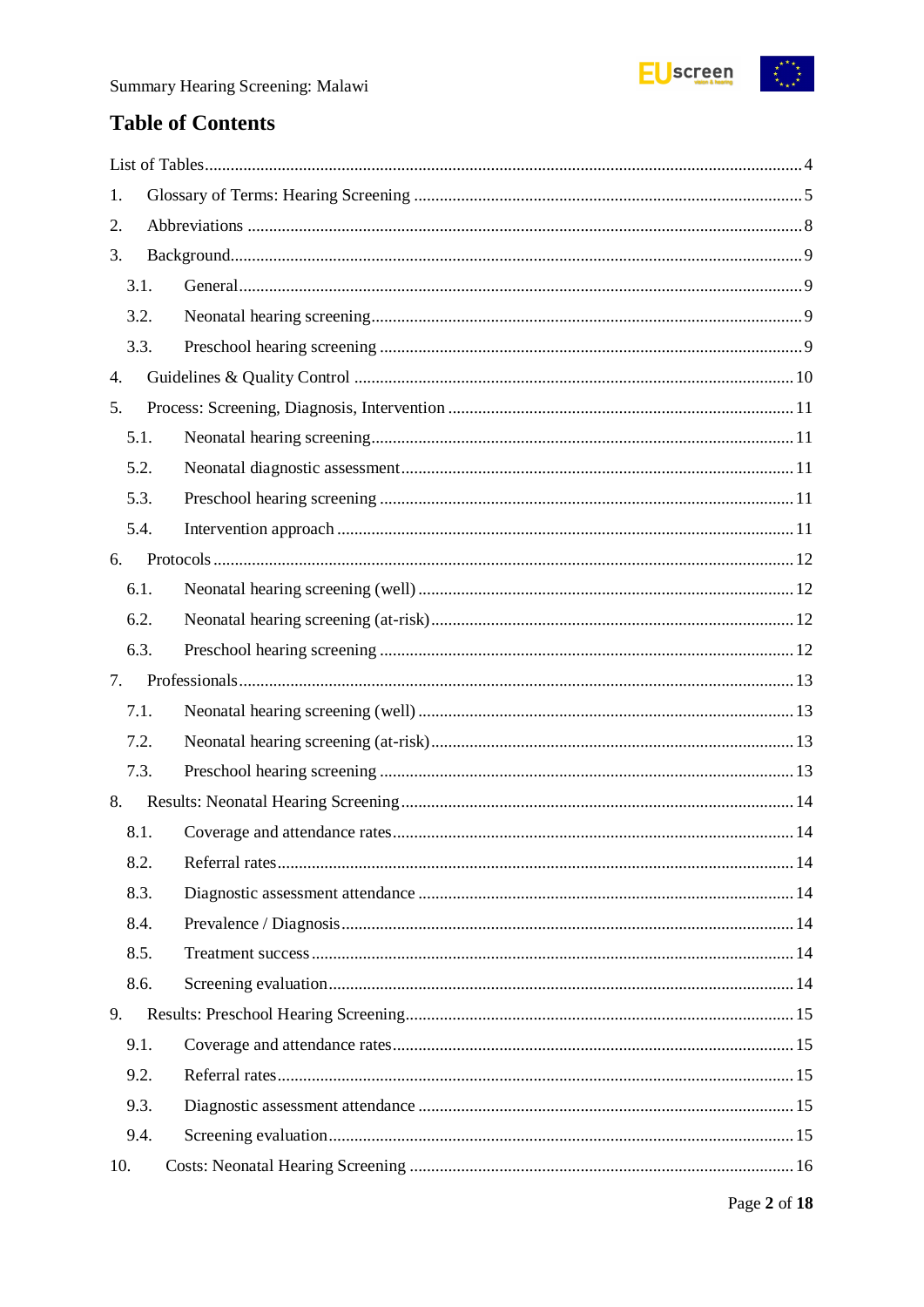

## Summary Hearing Screening: Malawi

| 10.2. |  |
|-------|--|
| 10.3. |  |
| 10.4. |  |
| 10.5. |  |
| 10.6. |  |
| 11.   |  |
|       |  |
|       |  |
| 11.3. |  |
|       |  |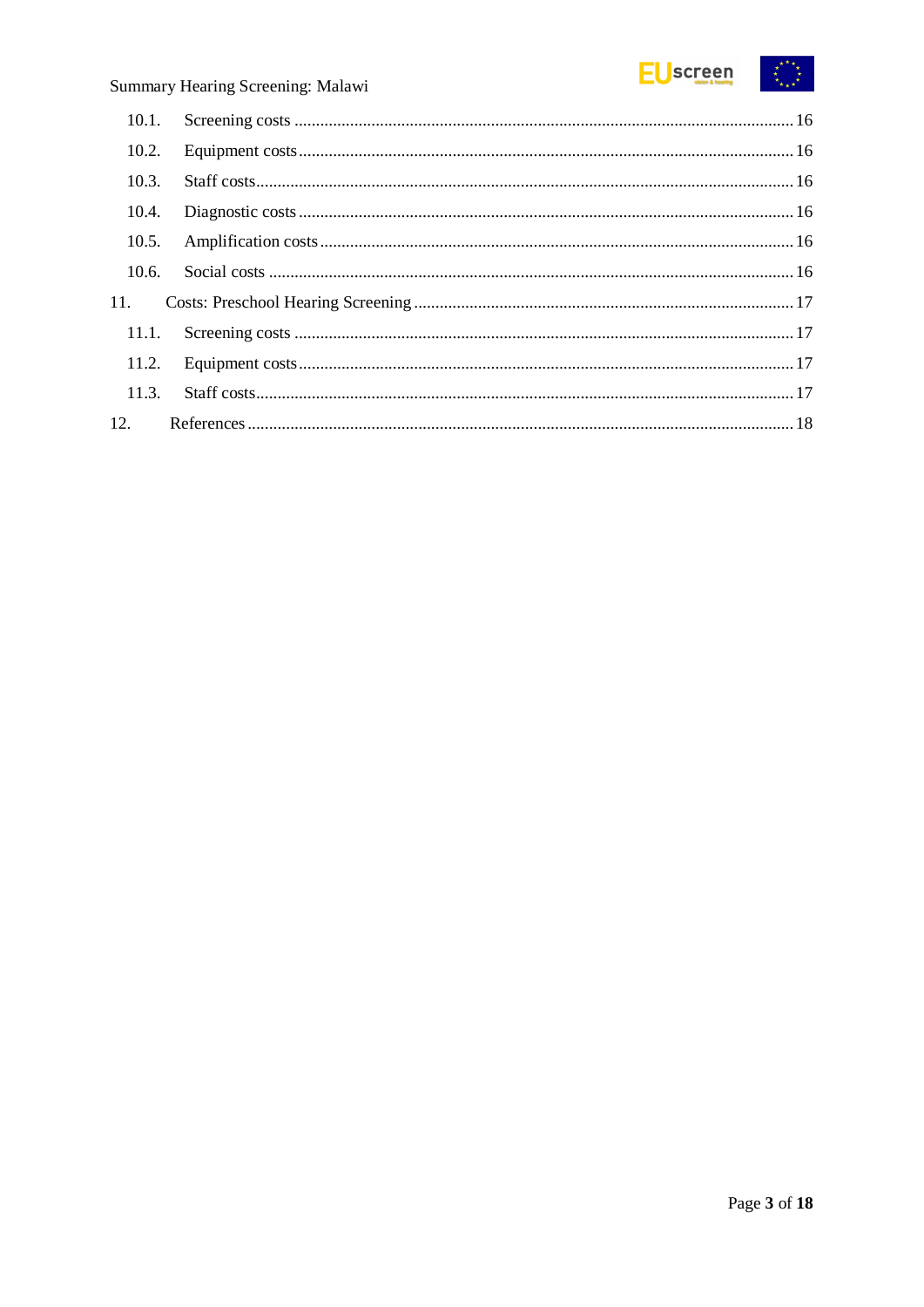



## <span id="page-3-0"></span>**List of Tables**

|--|--|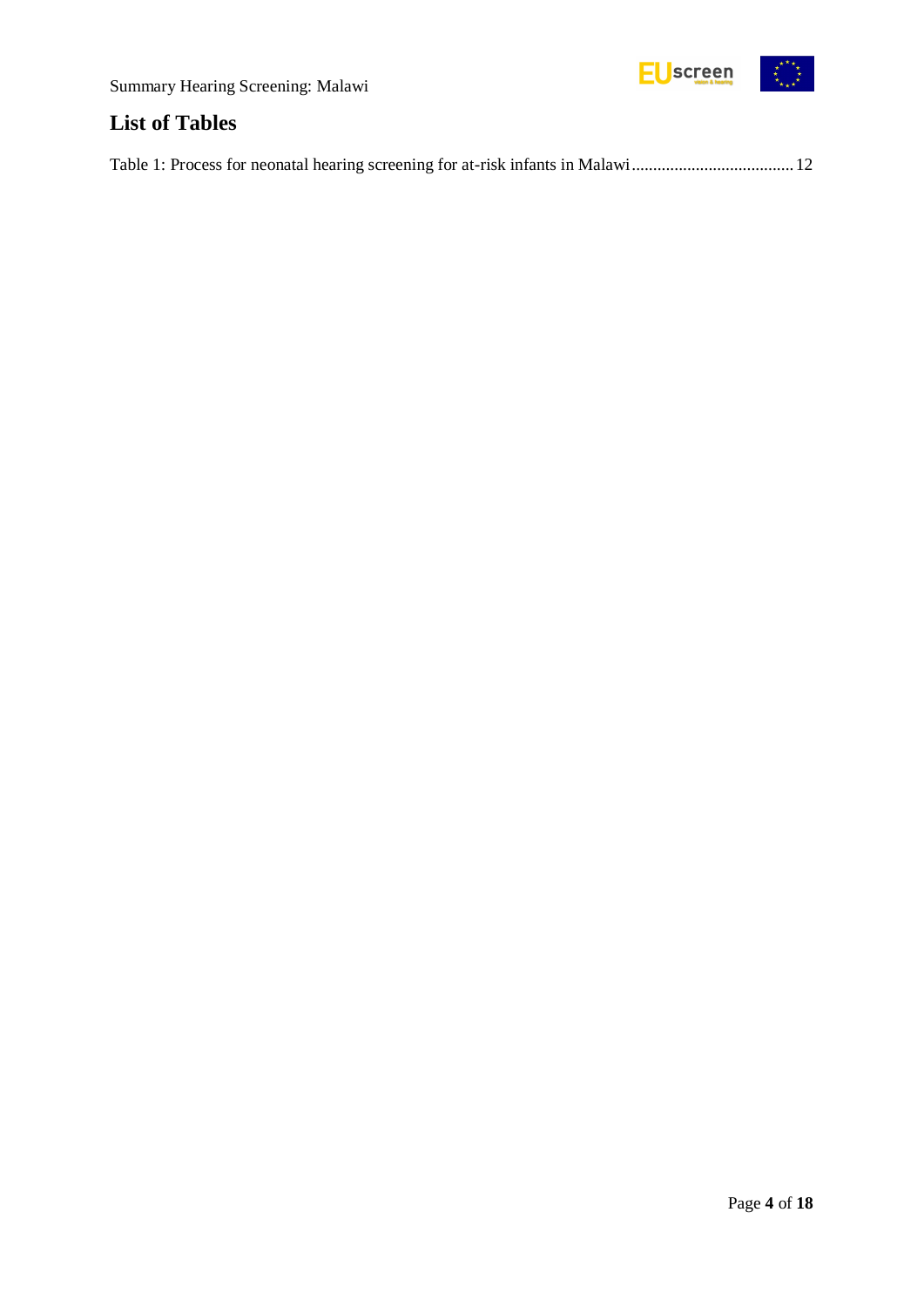$\begin{pmatrix} x^2 & x^2 \\ x & x^2 \end{pmatrix}$ 

## <span id="page-4-0"></span>**1. Glossary of Terms: Hearing Screening**

| <b>Abnormal test result</b>                     | A test result where a normal "pass" response could not be detected under<br>good conditions. The result on screening equipment may indicate "no<br>response," "fail," or "refer."                                                                                                                                                                                                                                                                                                                                                                                                                                                                                                                                                                                |  |  |  |
|-------------------------------------------------|------------------------------------------------------------------------------------------------------------------------------------------------------------------------------------------------------------------------------------------------------------------------------------------------------------------------------------------------------------------------------------------------------------------------------------------------------------------------------------------------------------------------------------------------------------------------------------------------------------------------------------------------------------------------------------------------------------------------------------------------------------------|--|--|--|
| <b>Attendance rate</b>                          | The proportion of all those invited for screening that are tested and receive<br>a result,<br>Invited for screening includes all those that are offered the<br>screening test.<br>Tested and receive a result could be a "pass" or "fail".<br>Attendance rate provides information on the willingness of families to<br>participate in screening.                                                                                                                                                                                                                                                                                                                                                                                                                |  |  |  |
| <b>Attendance rate in</b><br>first year of life | See definition of Attendance rate.<br>The calculation cut-off is after <u>one year of life</u> .                                                                                                                                                                                                                                                                                                                                                                                                                                                                                                                                                                                                                                                                 |  |  |  |
| <b>Compliance with</b>                          | The percentage of those who are referred from screening to a diagnostic<br>assessment that actually attend the first diagnostic assessment.                                                                                                                                                                                                                                                                                                                                                                                                                                                                                                                                                                                                                      |  |  |  |
| referral (percentage)                           | Percentage of compliance provides information on the willingness of<br>families to attend the diagnostic assessment after referral from screening.                                                                                                                                                                                                                                                                                                                                                                                                                                                                                                                                                                                                               |  |  |  |
| <b>Coverage</b>                                 | The proportion of those eligible for screening that are tested and receive a<br>result within a specific time.<br>Eligible for screening includes those within the population that are<br>covered under the screening or health care program.<br>Tested and receive a result could be a "pass" or "refer to<br>diagnostic assessment".<br>Specific time can be defined, such as 1 month after birth, 3 months<br>after birth, etc.<br>Coverage provides information on the overall effectiveness and timeliness<br>of a complete screening programme.<br>Factors such as being offered screening, willingness to participate, missed<br>screening, ability to complete the screen, and ability to document the<br>screening results will influence the coverage. |  |  |  |
| Coverage in first<br>year of life               | See definition of Coverage.<br>The specific time is pre-defined as within the first year of life.<br>In other words, the coverage is the proportion of those eligible for<br>screening that complete the screening sequence to a final result within the<br>first year of life.                                                                                                                                                                                                                                                                                                                                                                                                                                                                                  |  |  |  |
| <b>False negatives</b>                          | The percentage of infants/children with a hearing loss (defined by the<br>target condition) that receive a result of "pass" during screening.                                                                                                                                                                                                                                                                                                                                                                                                                                                                                                                                                                                                                    |  |  |  |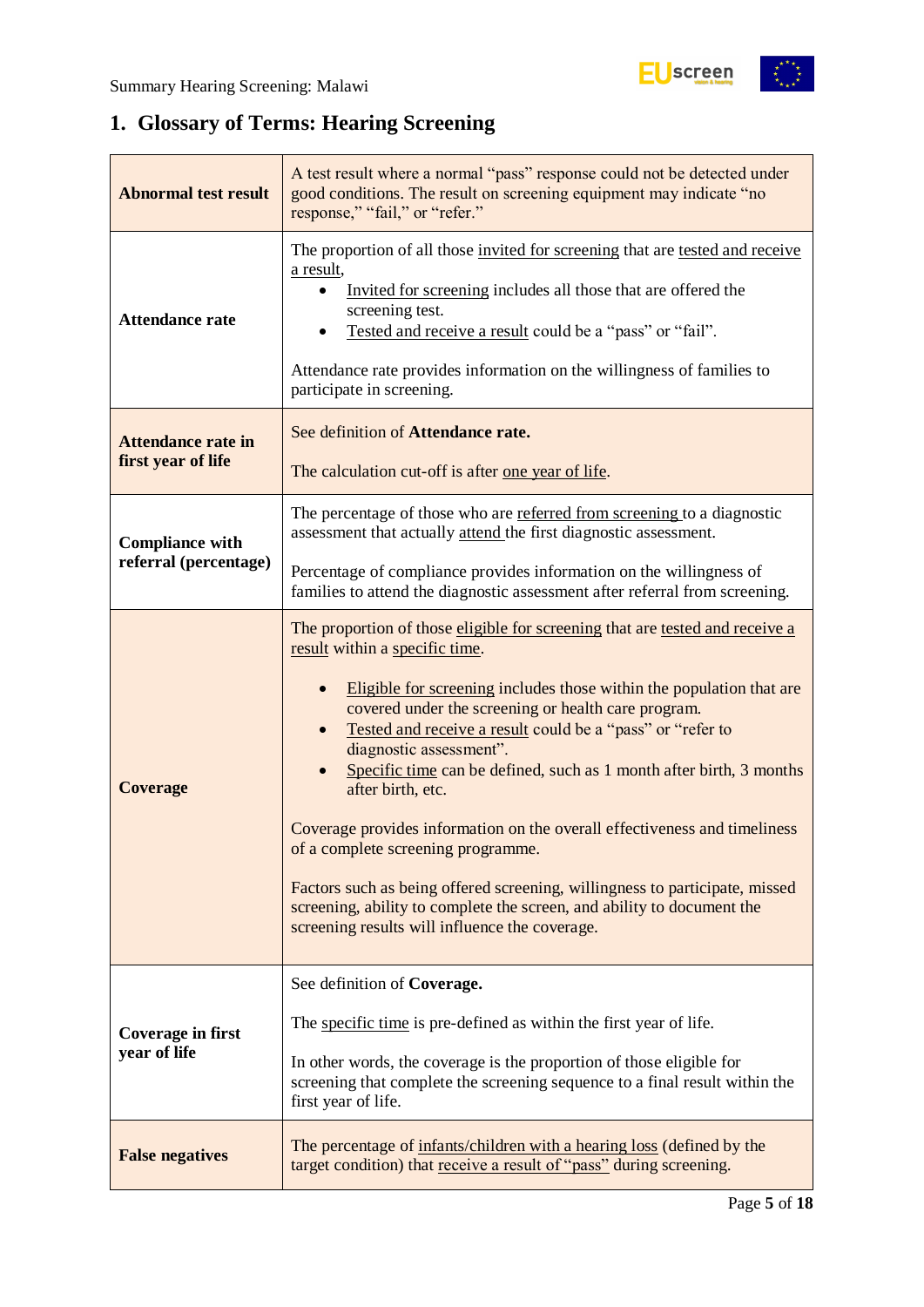

|                                             | Example: If 100 infants with hearing loss are screened, and 1 infant passes<br>the screening, the percentage of false negatives is 1%.                                                                 |  |  |  |
|---------------------------------------------|--------------------------------------------------------------------------------------------------------------------------------------------------------------------------------------------------------|--|--|--|
|                                             | The percentage of infants/children with normal hearing that receive a<br>result of "fail" from the final screening test.                                                                               |  |  |  |
| <b>False positives</b>                      | Example: If 100 infants with normal hearing are screened, and 3 infants<br>fail the screening and are referred for diagnostic assessment, the<br>percentage of false positives is 3%.                  |  |  |  |
| <b>Guidelines</b>                           | Recommendations or instructions provided by an authoritative body on the<br>practice of screening in the country or region.                                                                            |  |  |  |
| <b>Hearing screening</b><br>professional    | A person qualified to perform hearing screening, according to the practice<br>in your country or region.                                                                                               |  |  |  |
| <b>Inconclusive test</b><br>result          | A test result where a normal "pass" response could not be detected due to<br>poor test conditions.                                                                                                     |  |  |  |
| <b>Invited for screening</b>                | Offered screening.                                                                                                                                                                                     |  |  |  |
| <b>Outcome of hearing</b><br>screening      | An indication of the effectiveness or performance of screening, such as a<br>measurement of coverage rate, referral rate, number of infants detected,<br>etc.                                          |  |  |  |
| <b>Permanent hearing</b>                    | A hearing impairment that is <i>not</i> due to a temporary or transient condition<br>such as middle ear fluid.                                                                                         |  |  |  |
| loss                                        | Permanent hearing loss can be either sensorineural or permanent<br>conductive.                                                                                                                         |  |  |  |
| <b>Positive predictive</b>                  | The percentage of infants/children referred from screening who have a<br>confirmed hearing loss, as described by your protocol or guideline and<br>indicated in the Target Condition (see definition). |  |  |  |
| value                                       | For example, if 100 babies are referred from screening for diagnostic<br>assessment and 90 have normal hearing while 10 have a confirmed hearing<br>loss, the positive predictive value would be 10%.  |  |  |  |
| <b>Preschool or</b><br>(pre)school children | All children between 3-6 years of age.                                                                                                                                                                 |  |  |  |
| <b>Preschool or</b>                         | Screening that takes place during the time children are between 3-6 years<br>of age.                                                                                                                   |  |  |  |
| (pre)school screening                       | This refers to <i>any</i> hearing screening during this age. The location of the<br>screening is irrelevant to the definition.                                                                         |  |  |  |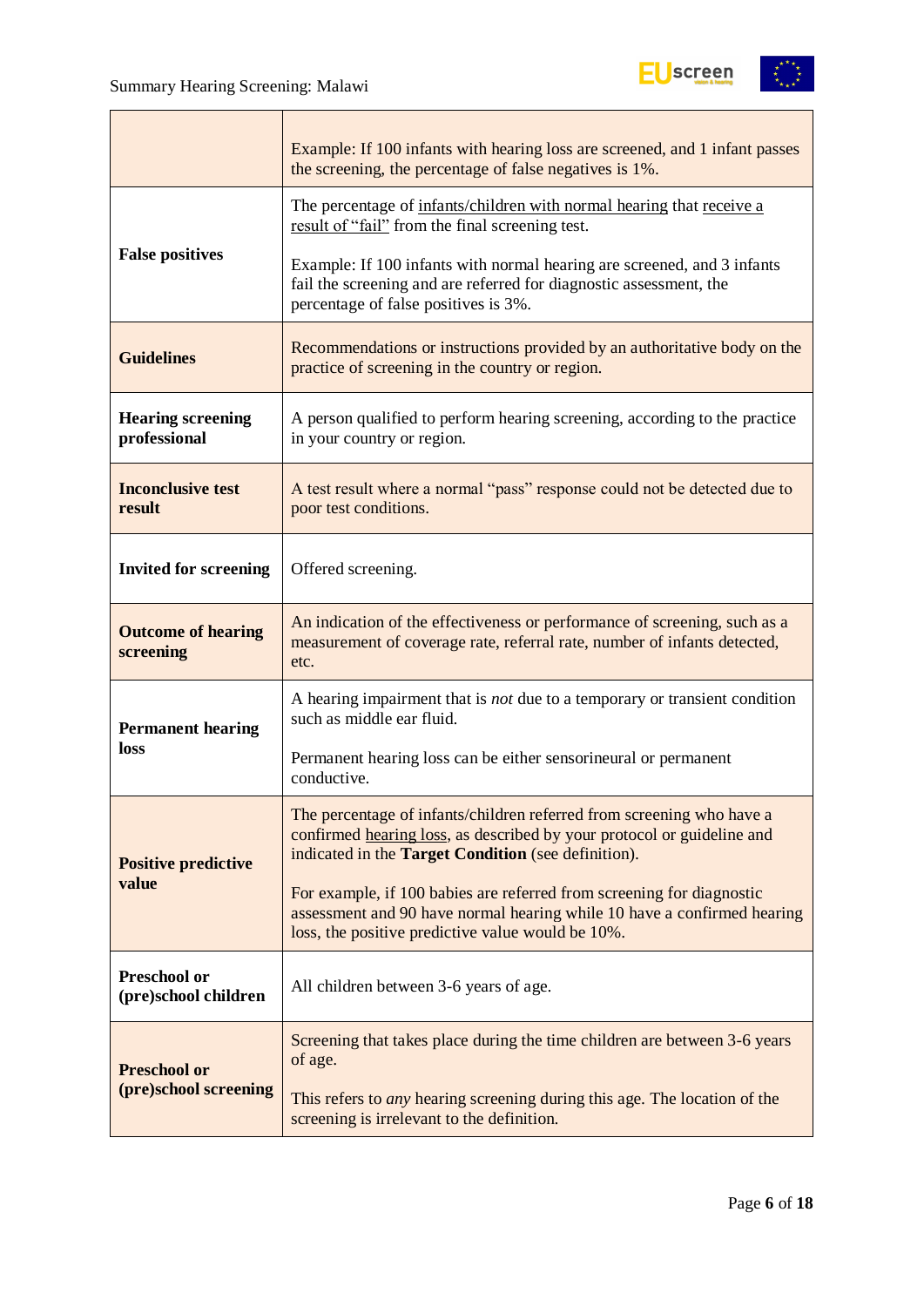$\overline{r}$ 



| <b>Prevalence</b>           | The number or percentage of individuals with a specific disease or<br>condition. Prevalence can either be expressed as a percentage, proportion,<br>or as the value per 1000 individuals within the same demographic.                                                                                                                                                                                                                       |  |  |  |
|-----------------------------|---------------------------------------------------------------------------------------------------------------------------------------------------------------------------------------------------------------------------------------------------------------------------------------------------------------------------------------------------------------------------------------------------------------------------------------------|--|--|--|
| <b>Programme</b>            | An organized system for screening, which could be based nationally,<br>regionally or locally.                                                                                                                                                                                                                                                                                                                                               |  |  |  |
| <b>Protocol</b>             | Documented procedure or sequence for screening, which could include<br>which tests are performed, when tests are performed, procedures for<br>passing and referring, and so forth.                                                                                                                                                                                                                                                          |  |  |  |
| <b>Quality assurance</b>    | A method for checking and ensuring that screening is functioning<br>adequately and meeting set goals and benchmarks.                                                                                                                                                                                                                                                                                                                        |  |  |  |
| Referral criteria           | A pre-determined cut-off boundary for when an infant/child should be re-<br>tested or seen for a diagnostic assessment.                                                                                                                                                                                                                                                                                                                     |  |  |  |
|                             | For example, referral criteria may be "no response" at 35 dB nHL.                                                                                                                                                                                                                                                                                                                                                                           |  |  |  |
| <b>Risk babies / Babies</b> | All infants that are considered to be at-risk or have risk-factors for hearing<br>loss according to the screening programme.                                                                                                                                                                                                                                                                                                                |  |  |  |
| at-risk                     | Two common risk factors are admission to the neonatal-intensive care unit<br>(NICU) or born prematurely. However, other risk factors for hearing loss<br>may also be indicated in the screening programme.                                                                                                                                                                                                                                  |  |  |  |
|                             | The percentage of infants/children with hearing loss that are identified via<br>the screening program.                                                                                                                                                                                                                                                                                                                                      |  |  |  |
| <b>Sensitivity</b>          | For example, if 100 babies with hearing loss are tested, and 98 of these<br>babies are referred for diagnostic assessment while 2 pass the screening,<br>the sensitivity is 98%.                                                                                                                                                                                                                                                            |  |  |  |
|                             | The percentage of infants/children with normal hearing that pass the<br>screening.                                                                                                                                                                                                                                                                                                                                                          |  |  |  |
| <b>Specificity</b>          | For example, if 100 babies with normal hearing are tested, and 10 of these<br>babies are referred for diagnostic assessment and 90 pass the screening, the<br>specificity is 90%.                                                                                                                                                                                                                                                           |  |  |  |
| <b>Target condition</b>     | The hearing loss condition you are aiming to detect via your screening<br>programme. This includes:<br>The laterality of the condition, whether the program aims to detect<br>$\bullet$<br>both unilateral and bilateral hearing loss or just bilateral hearing<br>loss.<br>The severity of the condition, whether the program aims to detect<br>$\bullet$<br>hearing $loss \ge 30$ dB HL, $\ge 35$ dB HL, $\ge 40$ dB HL or $\ge 45$ dB HL |  |  |  |
| <b>Well, healthy babies</b> | Infants who are <i>not</i> admitted into the NICU or born prematurely.<br>Well, healthy babies may or may not have additional risk factors for<br>hearing loss, according to the procedures indicated in the specific<br>screening programme.                                                                                                                                                                                               |  |  |  |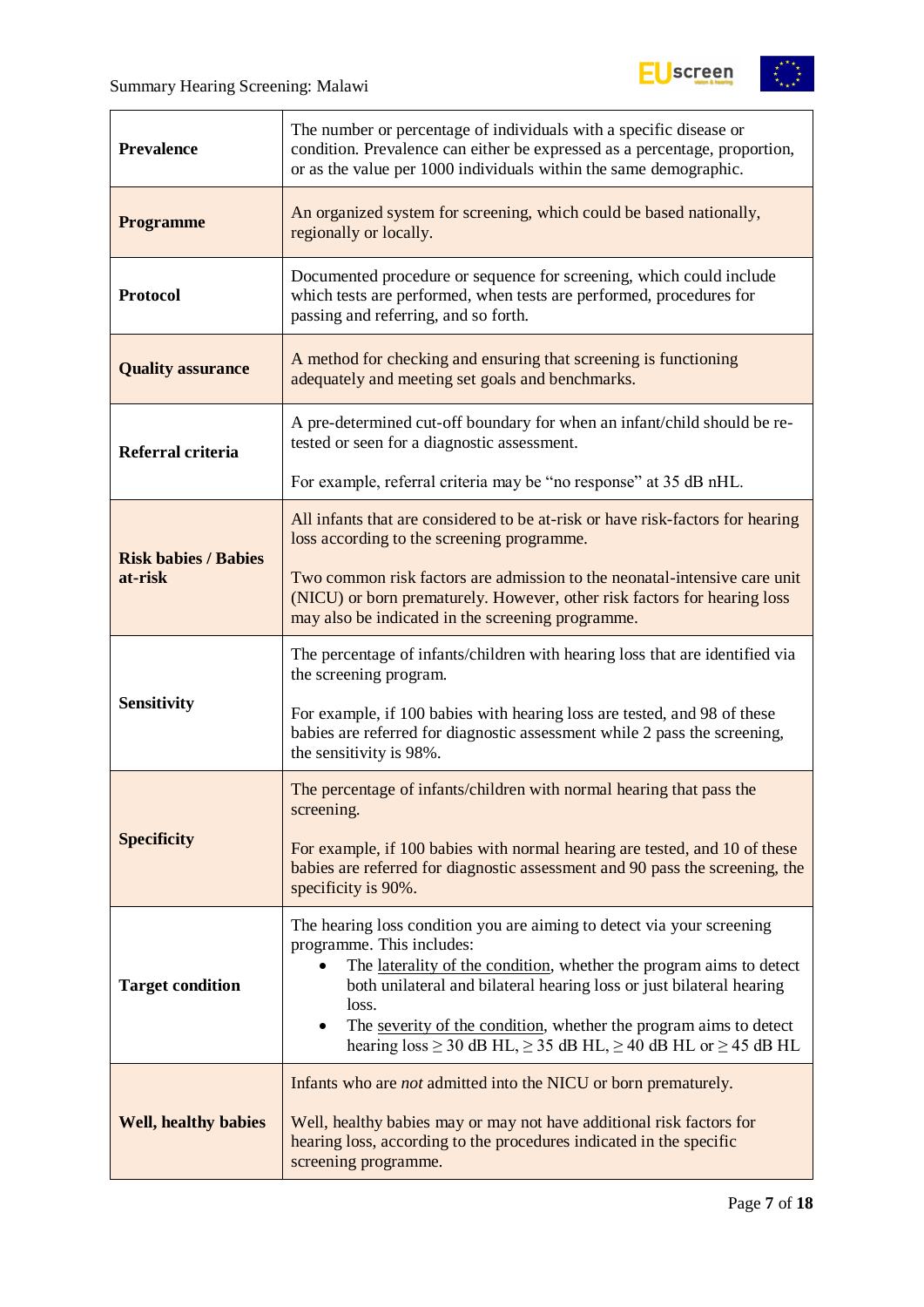Summary Hearing Screening: Malawi

### <span id="page-7-0"></span>**2. Abbreviations**

- ABR auditory brainstem response
- aABR automatic auditory brainstem response
- ANSD auditory neuropathy spectrum disorder
- ASSR auditory steady-state response
- CI cochlear implant
- CMV cytomegalovirus
- dB HL decibel hearing level
- dB nHL decibel normalized hearing level
- dB SNR decibel signal-to-noise ratio
- DPOAE distortion product otoacoustic emissions
- HA hearing aid
- NICU neonatal intensive care unit
- OAE otoacoustic emissions
- TEOAE transient-evoked otoacoustic emissions

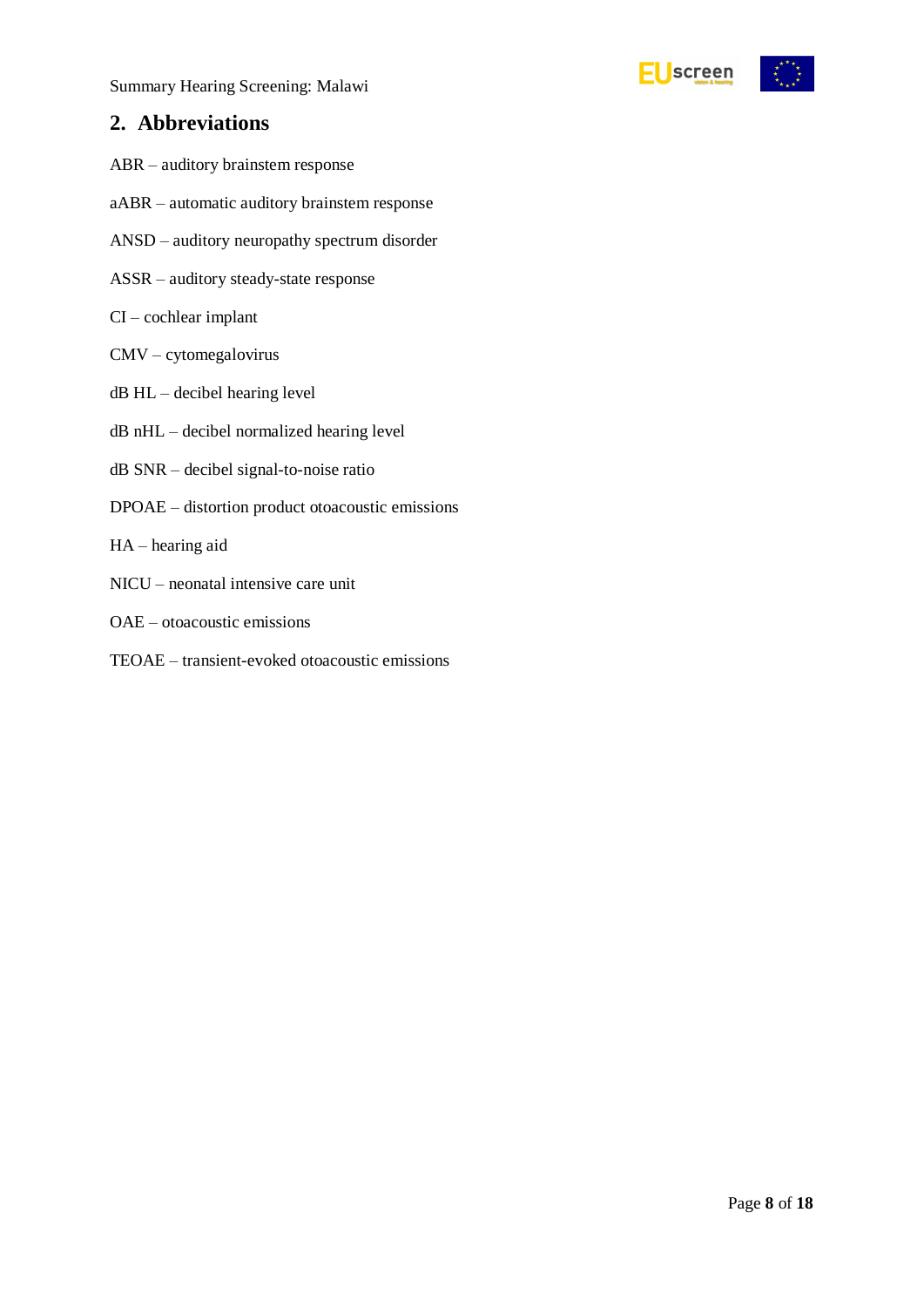

### <span id="page-8-0"></span>**3. Background**

In Malawi, hearing screening is organized locally in hospitals and schools. The following report contains information with regards to childhood hearing screening across Malawi.

#### <span id="page-8-1"></span>**3.1. General**

The country of Malawi has an area of 118 484 km<sup>2</sup> and with an estimated population of 16 310 000 in 2015 and 19 196 246 as of 2017. (CountrySTAT Malawi, 2019).

In Malawi, it is estimated that all births are registered. The number of live births in Malawi is an estimated 663 000 per year (United Nations Population Fund, 2011).

The World Bank income classification categorizes Malawi as a low-income country (The World Bank, 2018). The gross domestic product (GDP) in 2015 was €195 per capita in 2008 (CountrySTAT Malawi, 2019).

From the World Health Organization (WHO) Global Health Expenditure Database, health expenditure for Malawi in 2015 was 34 USD or €30 per capita (World Health Organization (WHO), 2018).

An infant mortality rate of 69 per 1000 was reported in 2009 (WHO Regional Office for Africa., 2010) which has decreased to an estimated 38.5 per 1000 for 2017 (Statistica, 2019).

#### <span id="page-8-2"></span>**3.2. Neonatal hearing screening**

In Malawi, neonatal hearing screening is not conducted universally, as only selected, targeted infants are offered hearing screening. It is also not offered in all hospitals in Malawi due to lack of resources, and participation is not obligatory.

Hearing screening that exists in Malawi started in 2015-2016.

#### <span id="page-8-3"></span>**3.3. Preschool hearing screening**

There is no preschool hearing screening in Malawi.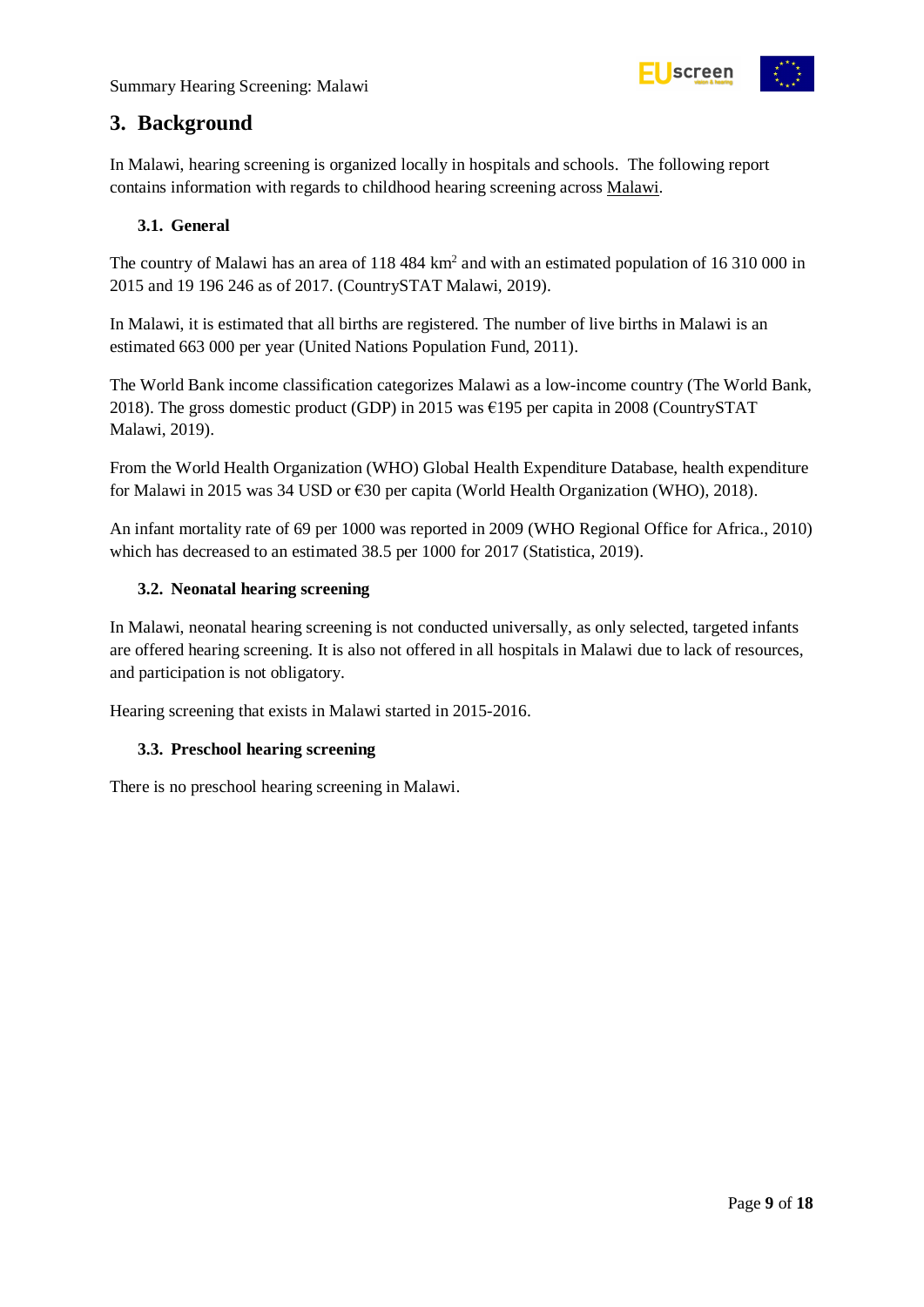

## <span id="page-9-0"></span>**4. Guidelines & Quality Control**

There are no guidelines for hearing screening in Malawi, nor is there a dedicated protocol.

Audiologists and ENT specialists decide on how to perform neonatal hearing screening.

Quality assurance of the neonatal hearing screening programme is not imposed by the government, though data on screening outcome are collected in hospital files. Annual reporting is not performed.

Research has not been performed on neonatal hearing screening in Malawi, nor have there been studies published on the effectiveness of hearing screening in Malawi.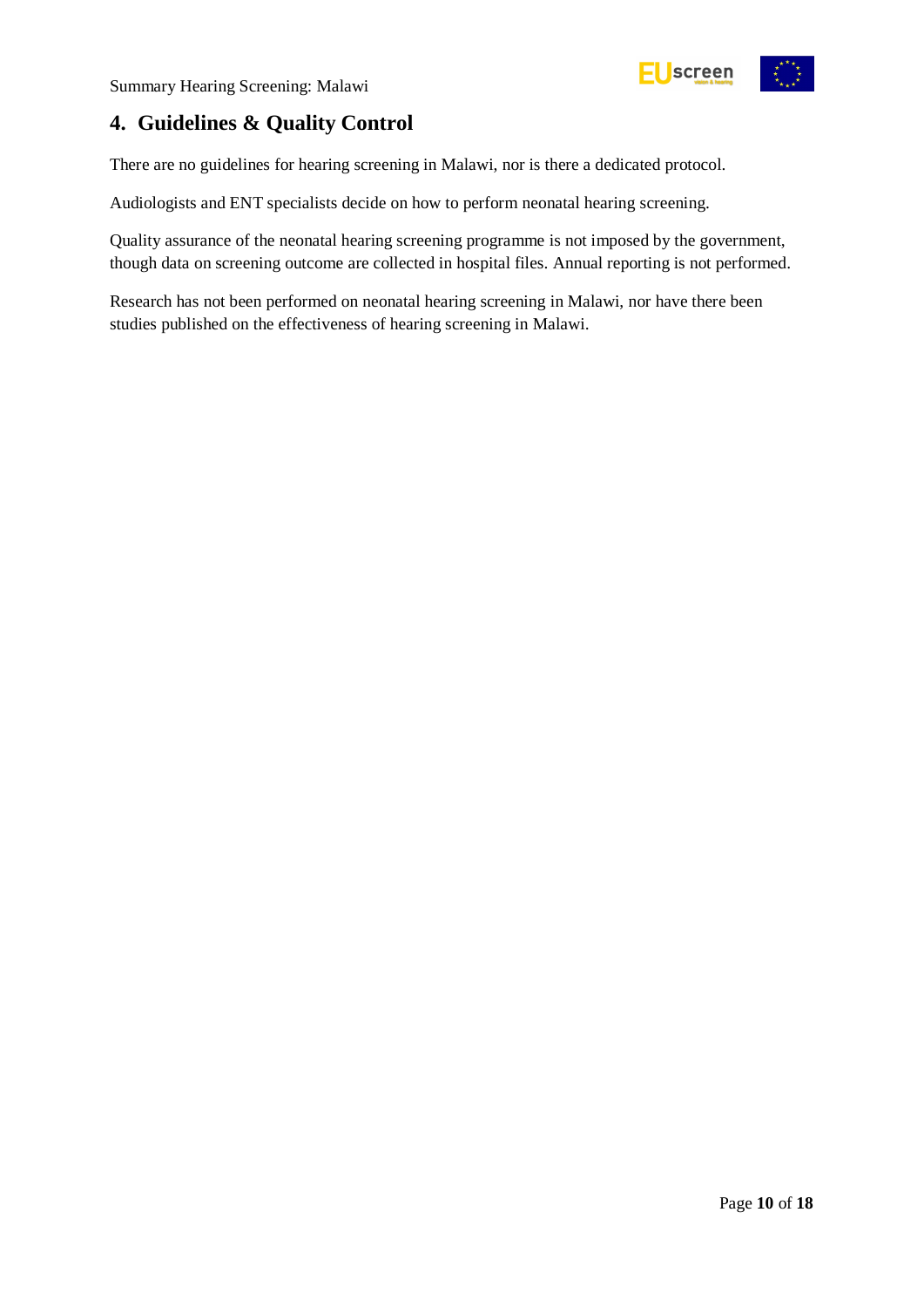## <span id="page-10-0"></span>**5. Process: Screening, Diagnosis, Intervention**

#### <span id="page-10-1"></span>**5.1. Neonatal hearing screening**

At-risk/NICU infants are screened in the hospital in the audiology clinic and invited to participate directly in person in the hospital. The percentage of infants are born in a hospital or at home is unknown. The average length of stay in a hospital after delivery is unknown.

It is not known by what age hearing screening should be completed; however, pre-mature infants may have their hearing screened after 36 weeks. Hearing screening occurs around 2-8 weeks of age.

Infants that are considered at risk are when the caregiver has concerns about hearing or development, there is a family history of permanent childhood hearing loss, a NICU stay exceeds 48 hours, or when one of the following criteria are met, regardless of length of stay: the use of assisted ventilation, presence of jaundice, exposure to ototoxic medications (gentamycin, streptomycin, quinine) or loop diuretics (furosemide/Lasix), the presence of in-utero infections (cytomegalovirus, herpes, rubella, syphilis, toxoplasmosis, HIV, malaria), presence of craniofacial abnormalities, presence of syndrome associated with hearing loss, presence of neurodegenerative disorders, postnatal infection including meningitis, head trauma, or chemotherapy. It is not known the percentage of infants that meet these risk factor criteria.

Data are not available regarding the prevalence of CMV or meningitis among infants or children in Malawi.

The target condition for screening for well and at-risk babies is not indicated.

#### <span id="page-10-2"></span>**5.2. Neonatal diagnostic assessment**

The diagnostic assessment after neonatal hearing screening referral should be completed after 36 weeks gestation. It is not indicated by when the diagnostic assessment should be completed.

#### <span id="page-10-3"></span>**5.3. Preschool hearing screening**

Not applicable.

#### <span id="page-10-4"></span>**5.4. Intervention approach**

In Malawi, treatment options available include grommets, hearing aids, or cochlear implants. Infants are fitted with hearing aids from 6 months of age or older and with cochlear implants from 5 years of age or older.

The hearing aid fitting recommendations are a unilateral or bilateral hearing loss of more than 25 dB HL and less than 110 dB HL.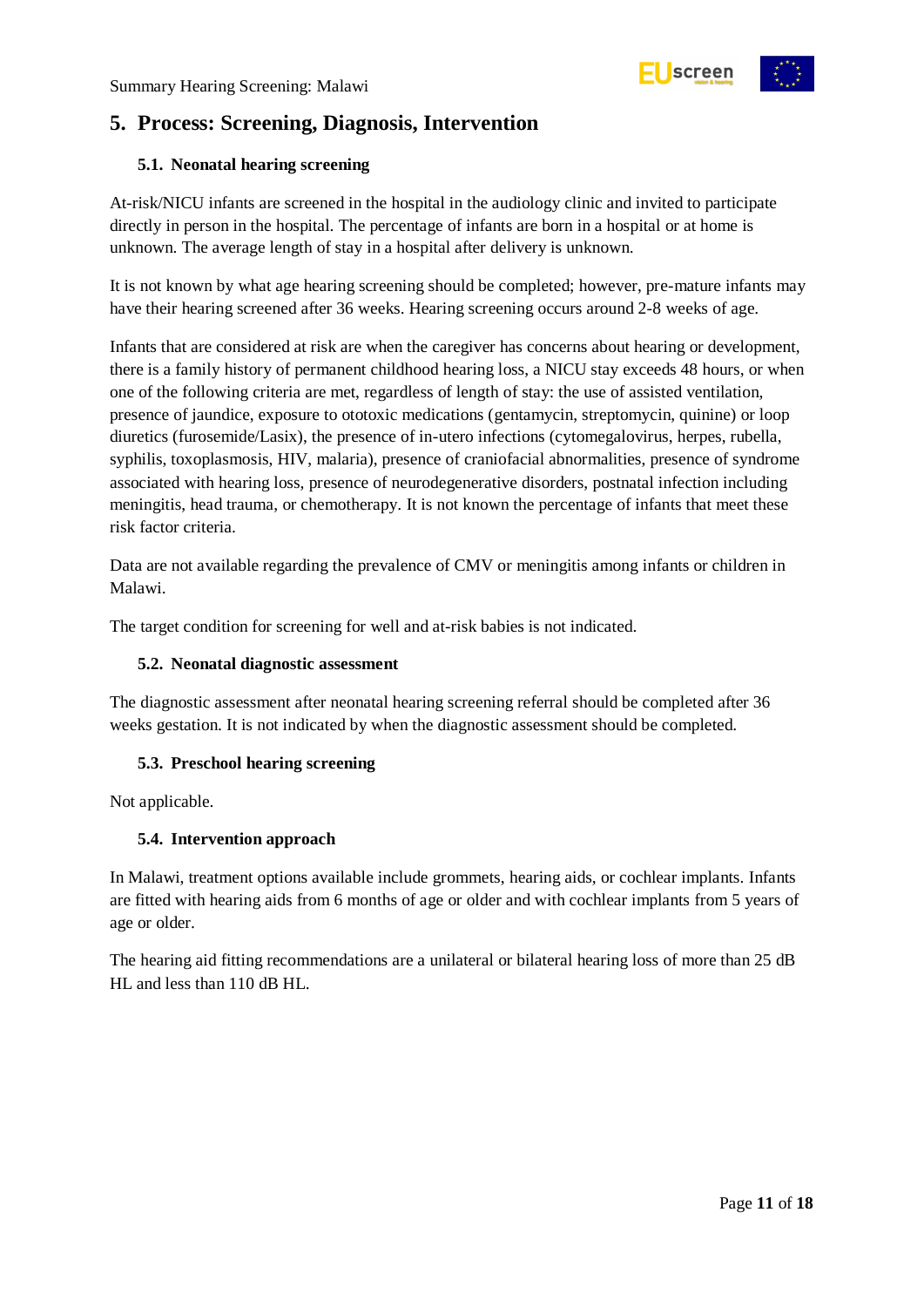

### <span id="page-11-0"></span>**6. Protocols**

Hearing screening protocols are described for neonatal hearing screening (well-baby and at-risk) as well as for preschool hearing screening when applicable.

- The Test performed is the screening technique used
- The Age of the child is indicated in hours, days, months or years
- Referral criteria may be the lack of an OAE response at specified frequencies, a responsewaveform repeatability constant, the absence of an aABR response at a specified intensity, or an absent behavioural response at a specified intensity. Referral criteria may be defined within a protocol or limited based on the device used.
- The Device is the screening device used.
- Unilateral Referrals indicates whether children are referred if only one ear fails screening.
- The Location is where the screening takes place

#### <span id="page-11-1"></span>**6.1. Neonatal hearing screening (well)**

Not applicable.

#### <span id="page-11-2"></span>**6.2. Neonatal hearing screening (at-risk)**

The screening process for at-risk infants is described in Table 1. Specifically, otoscopy, tympanomety, and aABR/ASSR is performed in the audiology clinic.

<span id="page-11-4"></span>Table 1: Process for neonatal hearing screening for at-risk infants in Malawi

| <b>Test</b>         | Age       | Referral<br><b>Criteria</b> | <b>Unilateral</b><br>Referrals? | Location         |
|---------------------|-----------|-----------------------------|---------------------------------|------------------|
| $O$ toscopy + Tymp+ | 2-8 weeks | $25$ dB nHL                 | Yes                             | Audiology clinic |
| aABR/ASSR*          |           |                             |                                 |                  |

\* Testing is performed twice before referral to full diagnostic assessment

#### <span id="page-11-3"></span>**6.3. Preschool hearing screening**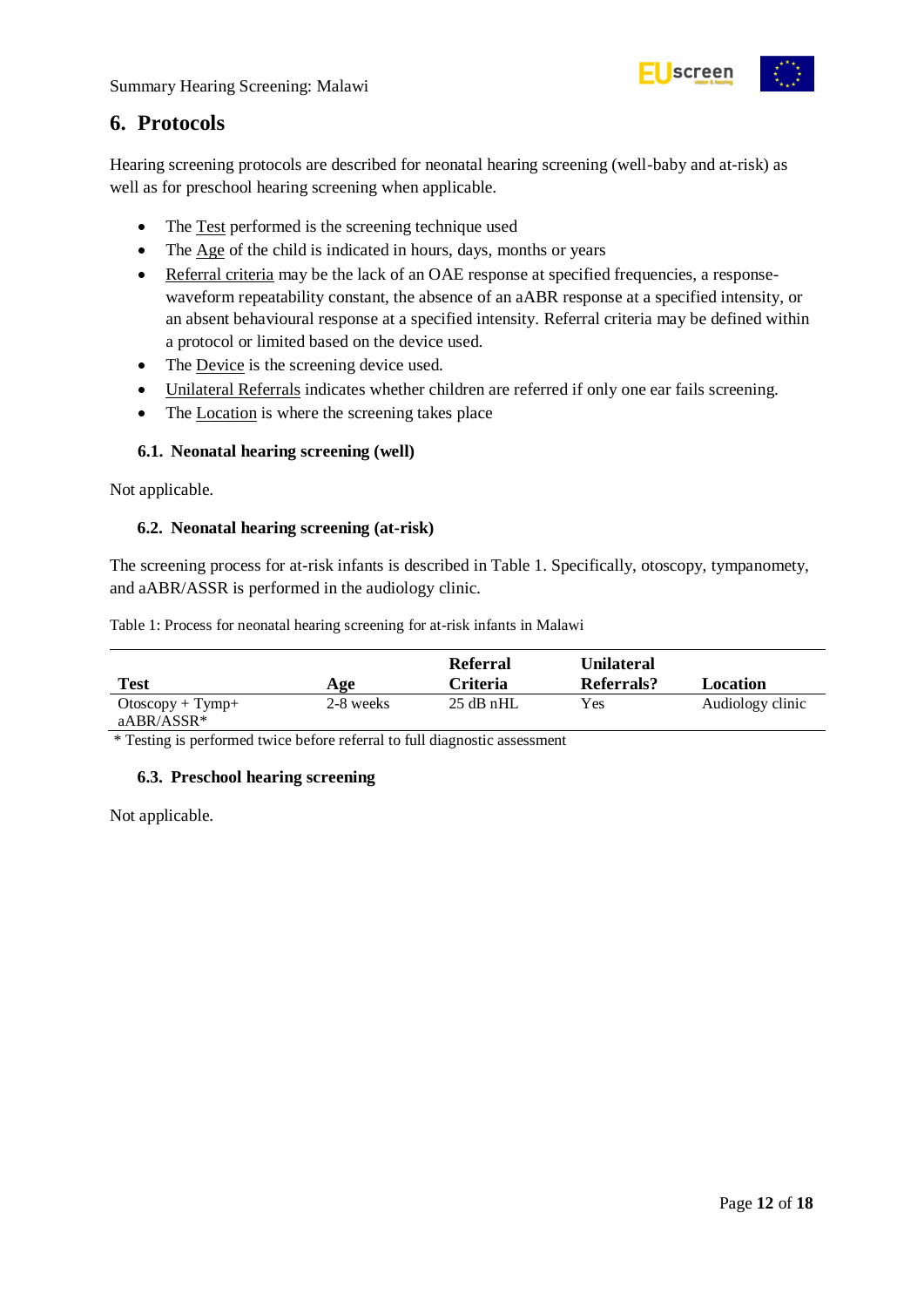Summary Hearing Screening: Malawi



### <span id="page-12-0"></span>**7. Professionals**

#### <span id="page-12-1"></span>**7.1. Neonatal hearing screening (well)**

Not applicable.

#### <span id="page-12-2"></span>**7.2. Neonatal hearing screening (at-risk)**

Screening for at-risk infants is performed by audiologists and audiology officers. There is no specific training for these professionals to perform hearing screening.

#### <span id="page-12-3"></span>**7.3. Preschool hearing screening**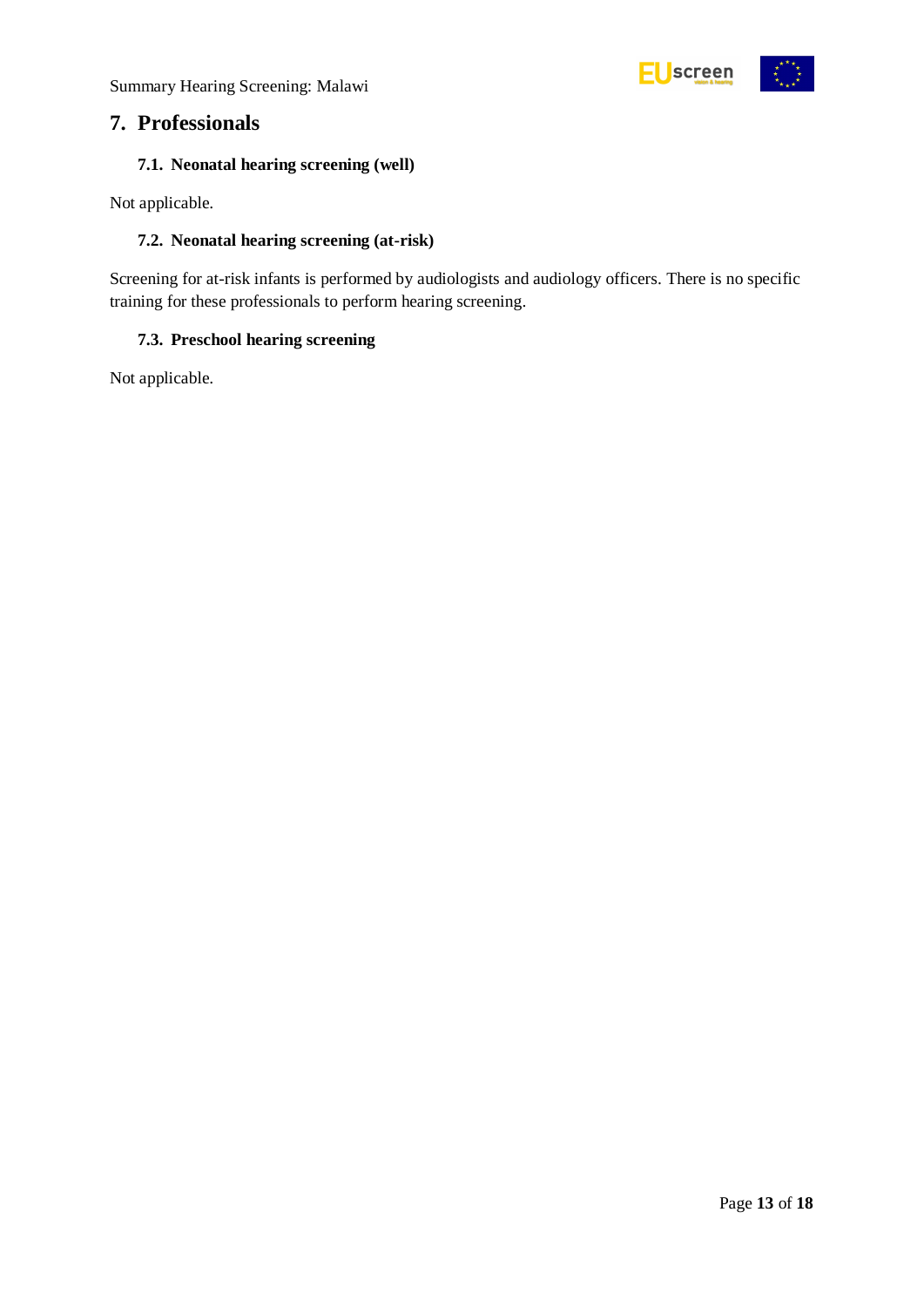

## <span id="page-13-0"></span>**8. Results: Neonatal Hearing Screening**

#### <span id="page-13-1"></span>**8.1. Coverage and attendance rates**

Information on coverage and attendance rates in Malawi are not known. All at-risk infants at the Queen Elizabeth Central Hospital (QECH) are offered screening.

#### <span id="page-13-2"></span>**8.2. Referral rates**

Information on pass or referral rates in Malawi are not known. It is roughly estimated that 40% of atrisk infants tested are referred for diagnostic evaluation after screening.

#### <span id="page-13-3"></span>**8.3. Diagnostic assessment attendance**

Data are not available on the compliance or attendance rate to the diagnostic assessment.

#### <span id="page-13-4"></span>**8.4. Prevalence / Diagnosis**

Data are unavailable regarding prevalence rates of childhood hearing loss in Malawi.

#### <span id="page-13-5"></span>**8.5. Treatment success**

Ten young children are fitted with hearing aids per year and no children are fitted with cochlear implants in Malawi.

#### <span id="page-13-6"></span>**8.6. Screening evaluation**

Actual data on the sensitivity or false negatives are not available.

The percentage of false negatives is roughly estimated to be less than 5% and the percentage of false positives is roughly estimated to be less than 15%.

The positive predictive value (PPV) of a refer result is roughly estimated to 50%.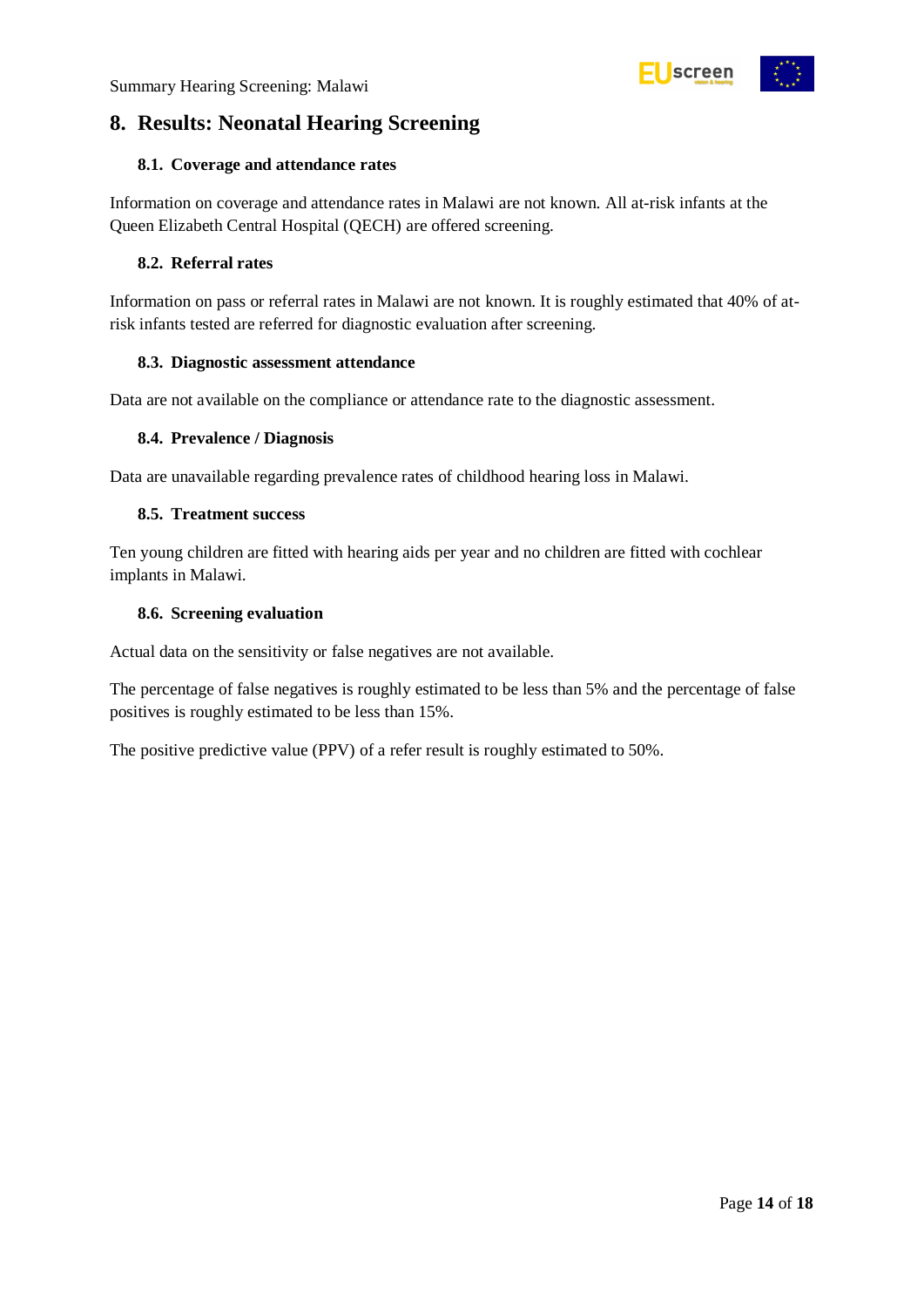

## <span id="page-14-0"></span>**9. Results: Preschool Hearing Screening**

### <span id="page-14-1"></span>**9.1. Coverage and attendance rates**

Not applicable.

#### <span id="page-14-2"></span>**9.2. Referral rates**

Not applicable.

#### <span id="page-14-3"></span>**9.3. Diagnostic assessment attendance**

Not applicable.

#### <span id="page-14-4"></span>**9.4. Screening evaluation**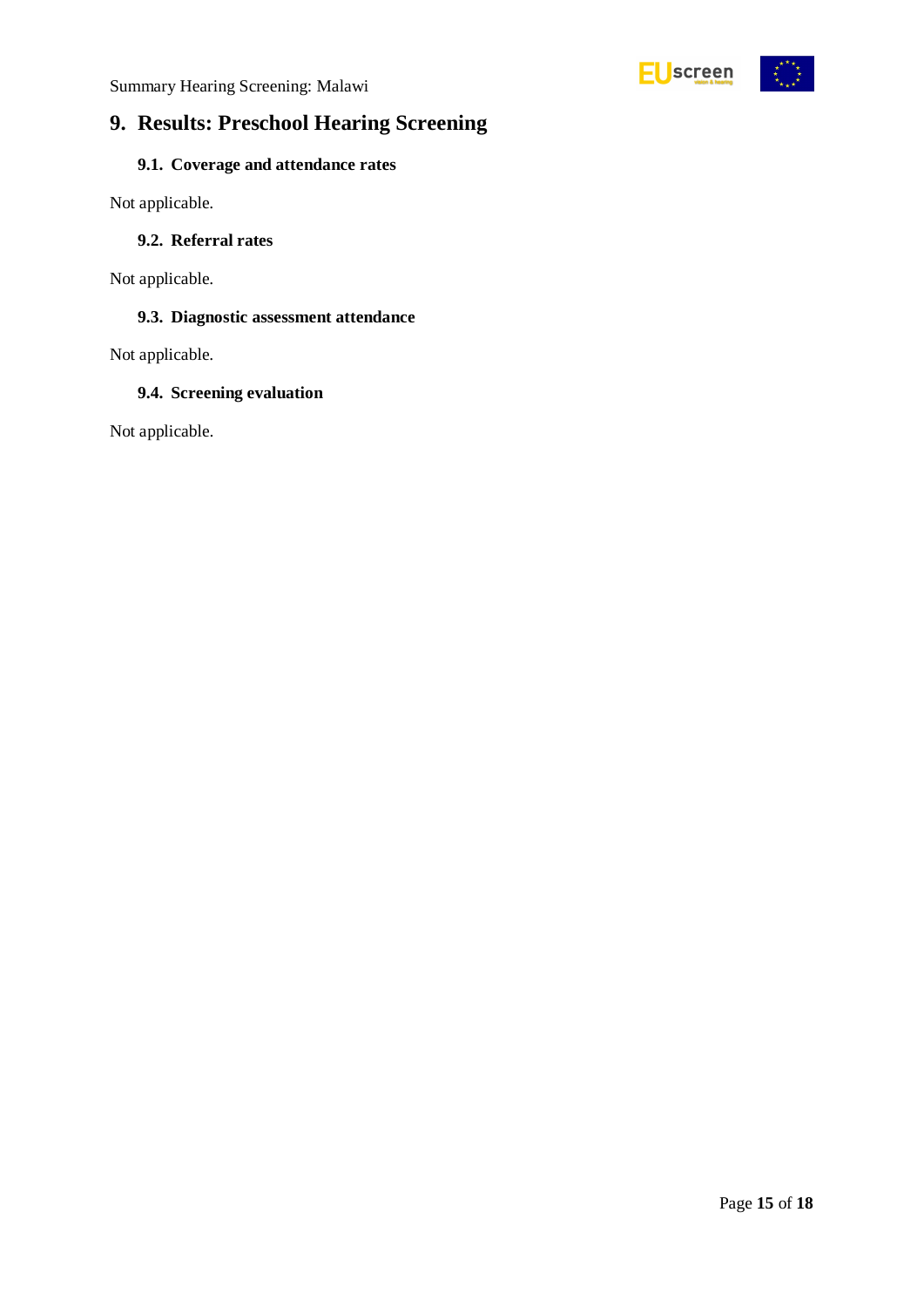

## <span id="page-15-0"></span>**10. Costs: Neonatal Hearing Screening**

In Malawi, it is unknown of screening is free of charge for parents; however, there is no financial reward when parents attend hearing screening, nor is there a penalty for those who do not attend hearing screening.

There has not been a cost-effectiveness analysis performed on neonatal hearing screening in Malawi.

#### <span id="page-15-1"></span>**10.1. Screening costs**

The total screening costs for neonatal hearing screening is \$1000, or \$2 per infant screened.

#### <span id="page-15-2"></span>**10.2. Equipment costs**

The cost for an OAE screening device is \$2000, for and aABR device is \$12 000 and for ASSR is \$20 000. Maintenance costs are for the equipment is \$500, and devices are replaced every 10 to 20 years. The total cost for disposables is roughly estimated to \$10 000. It is unclear for how many tests this disposable cost covers.

#### <span id="page-15-3"></span>**10.3. Staff costs**

There are 11 professionals that perform hearing screening in Malawi. The annual salary for an audiology officer is \$3600 and for an audiologist is \$9600.

The costs for training are unknown.

#### <span id="page-15-4"></span>**10.4. Diagnostic costs**

The total cost of diagnostic confirmation is not indicated.

#### <span id="page-15-5"></span>**10.5. Amplification costs**

In Malawi, not all children are provided intervention due to capacity problems. The costs for amplification are not known, as devices are donated.

#### <span id="page-15-6"></span>**10.6. Social costs**

There are 6 special primary schools in Malawi for children who are deaf or hard of hearing. It is unknown how many children attend one of these special schools

Special needs assistants are available for deaf children who attend mainstream schools.

All costs associated with schooling or special support are unknown.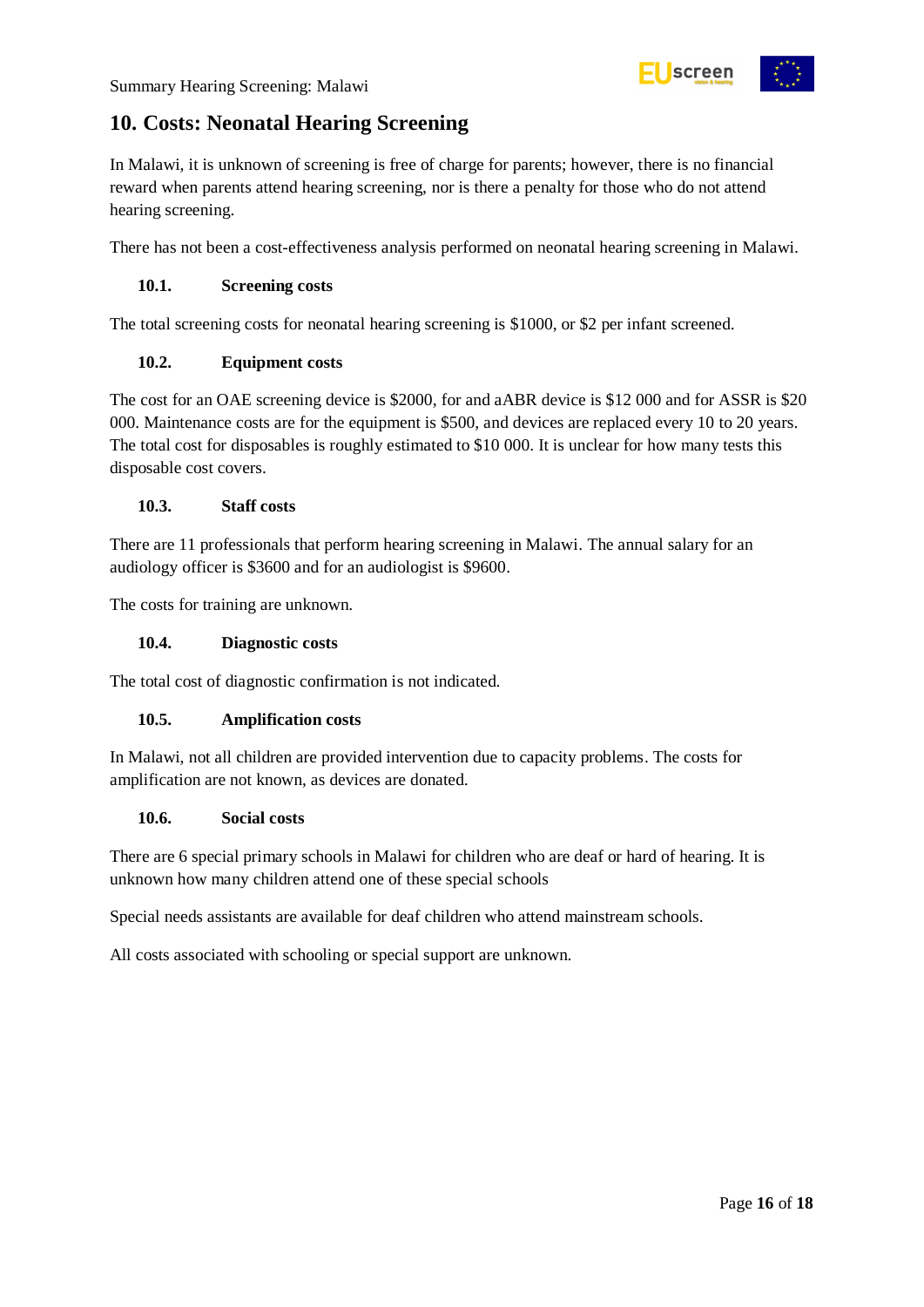

## <span id="page-16-0"></span>**11. Costs: Preschool Hearing Screening**

### <span id="page-16-1"></span>**11.1. Screening costs**

Not applicable.

### <span id="page-16-2"></span>**11.2. Equipment costs**

Not applicable.

<span id="page-16-3"></span>**11.3. Staff costs**